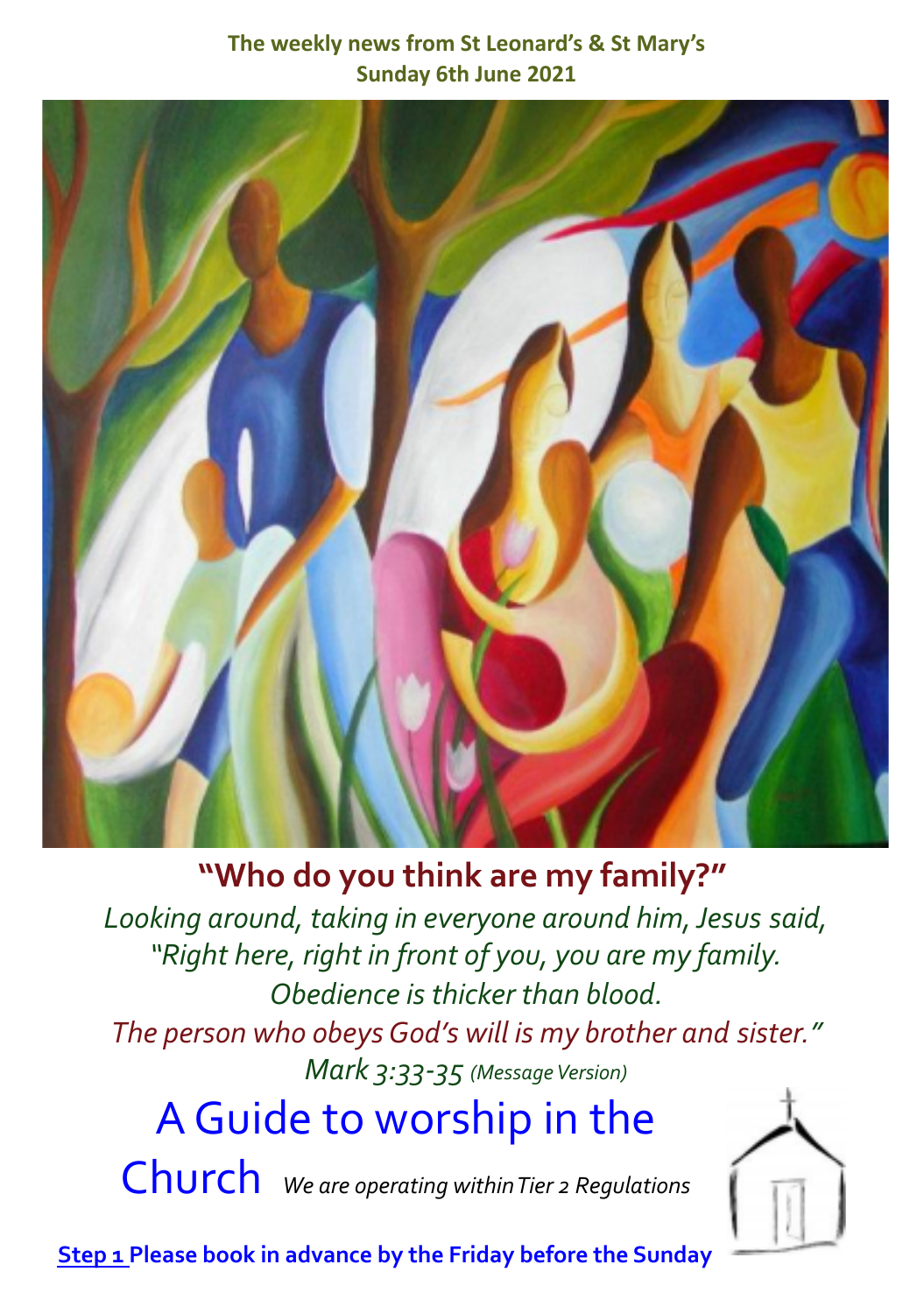Service that you wish to attend. Phone 663 7000 or email: office.stlandm@gmail.com to book in.

**Step 2 Remember to come** If you find yourself unable to attend please do try and let us know to allow someone else to attend if possible.

#### **Step 3 On the Sunday bring your mask and keep your distance** A 2



metre social distancing is encourage inside and outside the building. If there is a queue please be patient and wait to be welcomed in.

#### **Step 4 Mask On - Hands Sanitised - be shown to a seat** We

will welcome you and register your attendance. You will be asked to sanitise your hands and then be guided to a seat. Please do feel free to say hello to those near by but keep your distance.

**Step5** The Connect News should be on your seat.

The Liturgy for the service can be found at the back of the Newsletter Please take the Connect News home with you. Be still and pray for God to bless you and those who gather with us for worship.

**Step 6** Please do join in with the worship and responses. Sadly, singing is not to be encouraged but music and hymns will be played.

**Step 7 Communion - Mask, Sanitise, Receive, - Mask, Sanitise, Return** At this time only communion bread will be served.When invited to come forward to receive please do so respectfully of others.When you come forward remove your mask, then sanitise your hands before receiving and consuming the bread.Then replace your masks and sanitise your hands before returning to your seat.

It is ok to pass by each other briefly as you move to receive communion. (If you are infirm or unable to come forward the Priest will come to you. Please ask to sit in an accessible place.)

#### **Step 8 Leaving the Church**

You will be directed to leave from the seating closest to the door leaving first. Please sanitise your hands as you leave.



As regulations ease we hope to return to offering Tea and Coffee after the service but currently we ask for you to fellowship briefly outside, if the weather allows, while remaining socially distant.

*6th May 2021*

## A Growing Church Family

It was wonderful to hear the news that Baby Bella Cameron was born on the 28th May to parents Kevin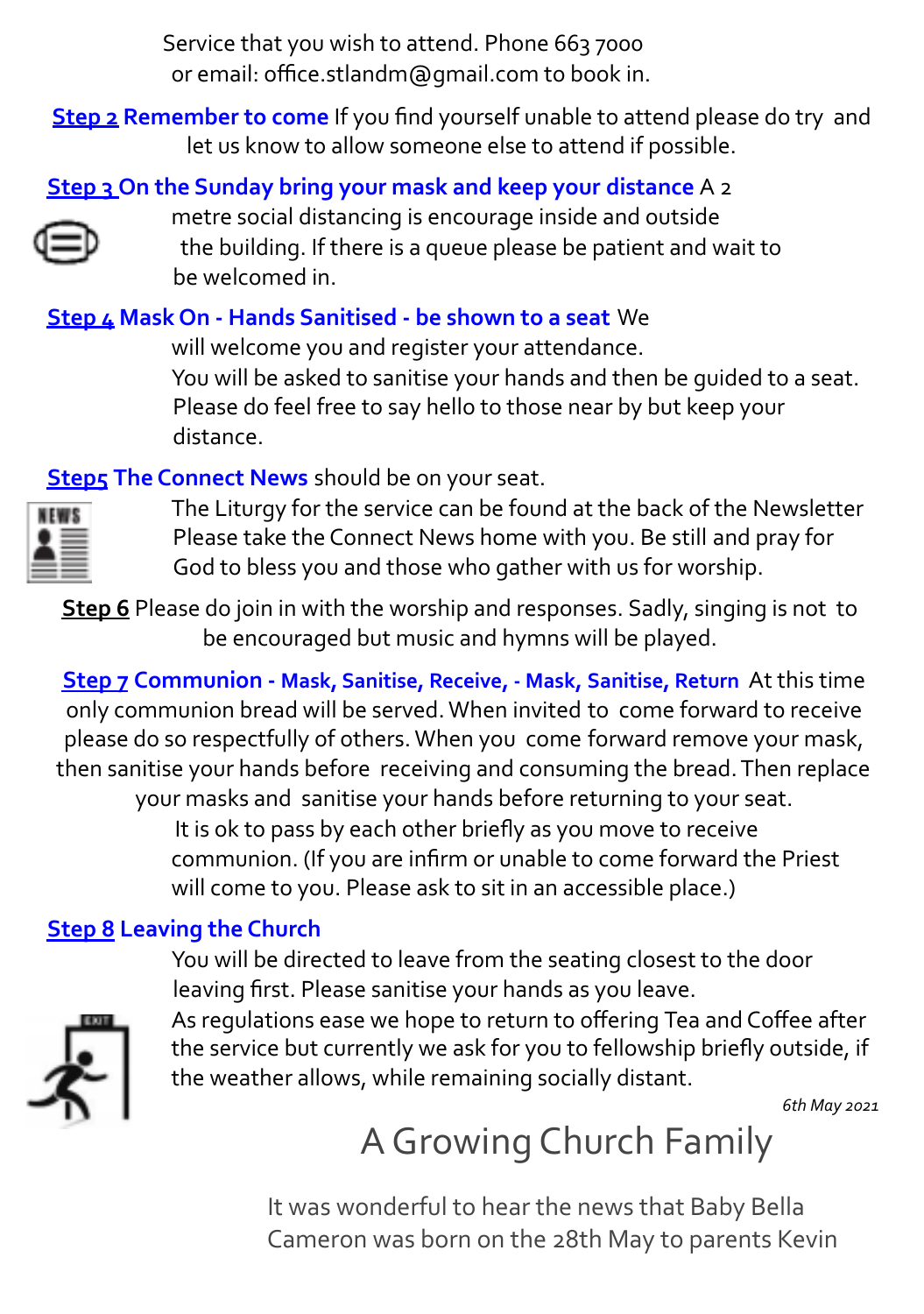

and Sarah, a wee sister for Jacob and Ruaridh. As a family they are regular Messy Church-ers with their grandparents Annette and Alan Keilier. We look forward to the Christening Party and hold them all in our prayers.

In our Gospel reading for this Sunday from Mark chapter 3, we are confronted with a challenging passage about family and whether we are part of God's family? Jesus own family clearly care and love him and want to look out for his safety and wellbeing. So concerned are

they for Jesus that they gather outside the house where he is, in an endeavour to reach out to him and offer him substance and protection. They can't get in because of the crowds filling the house, so they send word into the rabble that his Mother and brothers are outside waiting for him. It may first appear as though Jesus is dismissive of his own Mother and family but I don't think that is what is going on. What is going on I believe is that Jesus uses the arrival of his earthly family to exhort the crowd and us as well to consider what it means to be a member of God's family? Who are those that can be regarded as the brother and sisters of Jesus heavenly family.

Who are my mother and my brothers?" Jesus asked.

Then he looked at those seated around him and said, "Here are my mother and my brothers! Whoever does God's will is my brother and sister and mother."

All of us are called into a privileged relationship with Jesus. We are called to be sisters and brothers of the Lord. As family our family DNA, the Holy Spirit should be at work within us as we seek to do God's will. If we are brothers and sisters who squabble and moan about each other then we are like a divided house that will surely fall. This is not God's will! God longs for us to be people of real love, love that forgives and seeks to rebuild, love that wants to bless brothers and sisters. We are to be a growing church, growing up, maturing in love for one another, for this is God's will for you. *With love from Peter lost in the mystery of God*







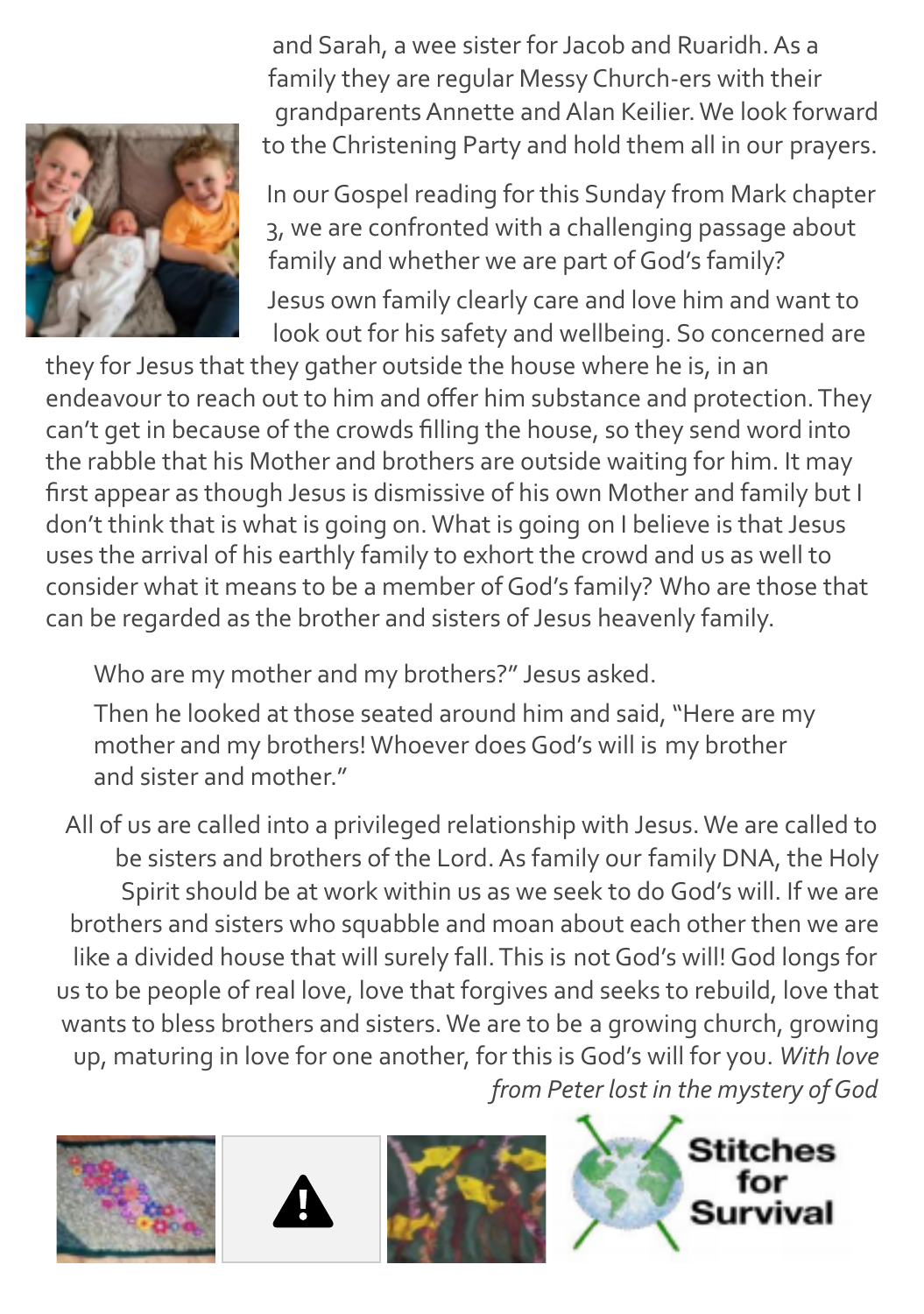### **Mass-craftivism to put the Earth centre-stage at COP26**

Stitches For Survival is a group of knitters, crocheters, stitchers and crafters from across the UK and beyond with a heart-felt message to the COP26 climate talks to be held in Glasgow 1–12 November 2021. It is time to put the Earth and not money, centre stage in political decisions. This is the time to take bold and binding action to stop the devastating climate havoc and ecological breakdown that is evident across the world.

We are knitting, crocheting, stitching a 1.5 mile scarf of climate messages for the negotiators to urge them to take bold and binding action together. Why 1.5 miles of knitting? 1.5 represents the temperature rise target that was set by the Paris Climate Agreement .

After COP26 the scarf will be repurposed into blankets for refugee communities. Some of the more creative sections will be kept for an exhibition, and be used for ongoing campaigning.

**Can You Help? If you can speak to Vicki Clark.** Each piece of the scarf needs to measure 60cm x 100cm. This will make it much easier to assemble the full 'scarf', and also help re-purpose the pieces for blankets. The shorter edges will be the ones we join together so each piece will contribute 100cm to the length of the scarf. So if you want to do an image or writing on your piece make sure it is the right way up (60cm high and 100cm wide).

Pieces can be plain or intricate, include designs of animals or plants threatened with extinction, or include words in any language. Be creative!

Pieces have to be done for Sept 30 and passed to Vicki Clark who will forward them on to Christine Thompson, our Regional Coordinator.

### **More Knitting - For the Simpsons**

**The Baby unit has put out an appeal for knitted cardigans for their babies. They have a good stock of blankets and hats but are needing little cardigans for those in care at this time.**

**Do speak to Fiona is you can help**



**Prayer in the Park & Litter Pick Event** Saturday 5<sup>th</sup> June Meeting at St Mary's 2:15pm until 4pm All welcome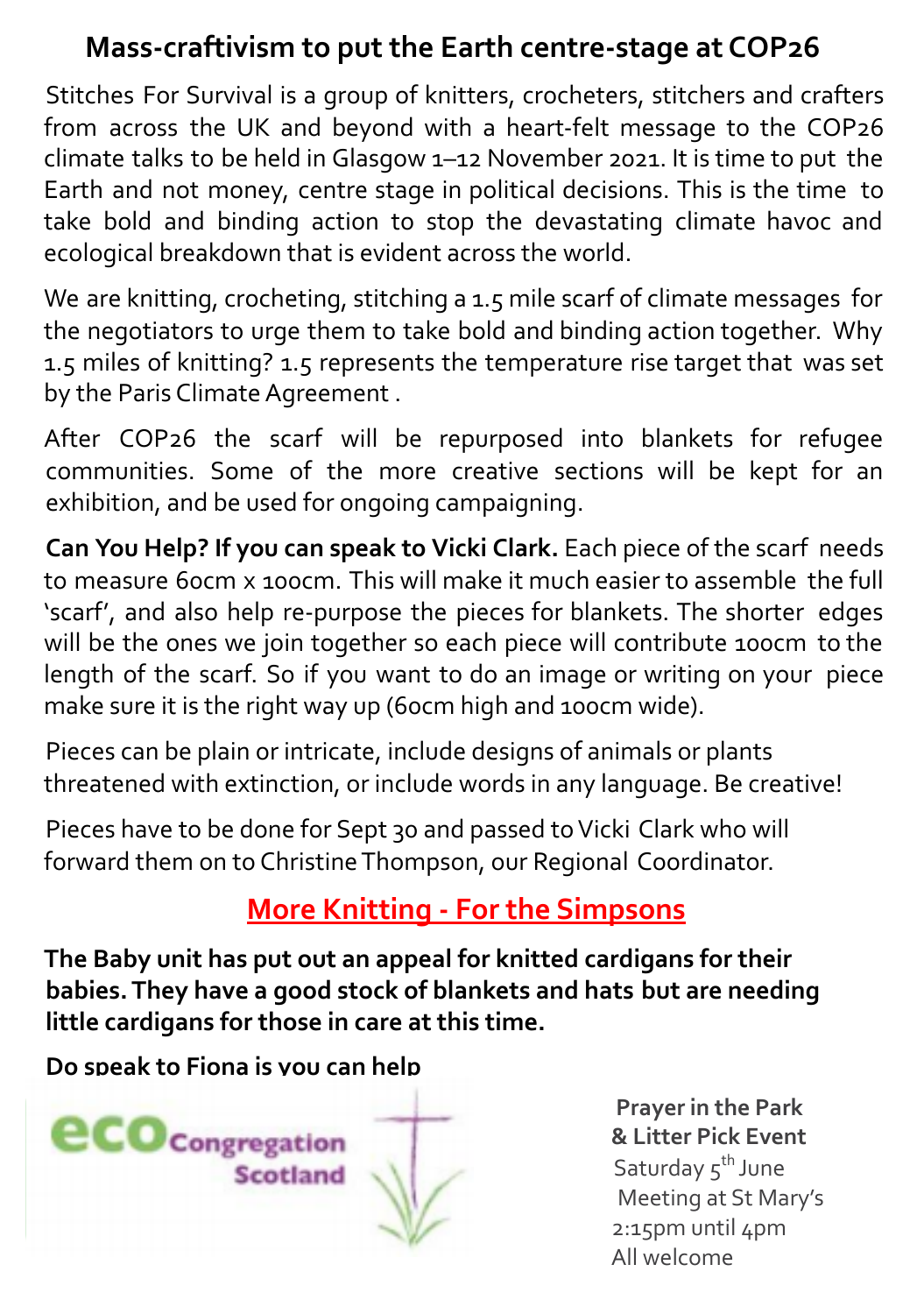Hello everyone,

The weather forecast is looking good for our Prayer and Action event this Saturday 5<sup>th</sup> June. We look forward to seeing you in the Community Garden across from St Mary's, as we gather there to begin at 2:15pm. Some may come to pray, others for action some for a mixture of both, whatever you feel most comfortable with, we hope you will join us on Saturday. In next week's Connect, we will include some photos of the sun shining and us all actively involved in our mission for the day. If you are reading this after the event then thank you for supporting this initiative.

## **Eco CongregationTheme for June**

This month we are being encouraged to think about **HealthyTransport.**

You may have noticed that you can now hire an electric bike from Jarnac Square or even from the College near the Eskbank Train station. Maybe this will become the new norm for us? Visitors arriving from train can hop on a bike and head down to visit the church at St Mary's or head up for worship at St Leonard's. Why not try one just for fun? All of us will

need to look at how to make transport greener. Using public transport more or hiring a bike or car when needed may become the way forward for many rather than individual ownership of a vehicle. Maybe we should look at setting up an Electric Car & Bike Club for church members and the public?

I came across this other event that some of you may be interested in joining. It is organised by Keep Scotland Beautiful campaign.

**#CleanUpScotland Between 28 May and 13 June**, we're pledging to help Keep Britain Tidy for this year's #GBSpringClean. And we need your help and ask you to consider pledging to help clean up a section of cycle way.

Your pledge of time\* can help us reach our goal to clean up 5,000 traffic-free miles of the National Cycle Network. *(\*The pledging ranges from 20minutes to an hour, with an option of longer)* **Read more about the Keep Scotland Beautiful campaign** to clean up 500 miles of cycle way then please visit their website. The web site provides local maps of all local and national routes allowing you to plan your litter pick/weeding on the paths that suit you best. https://www.sustrans.org.uk/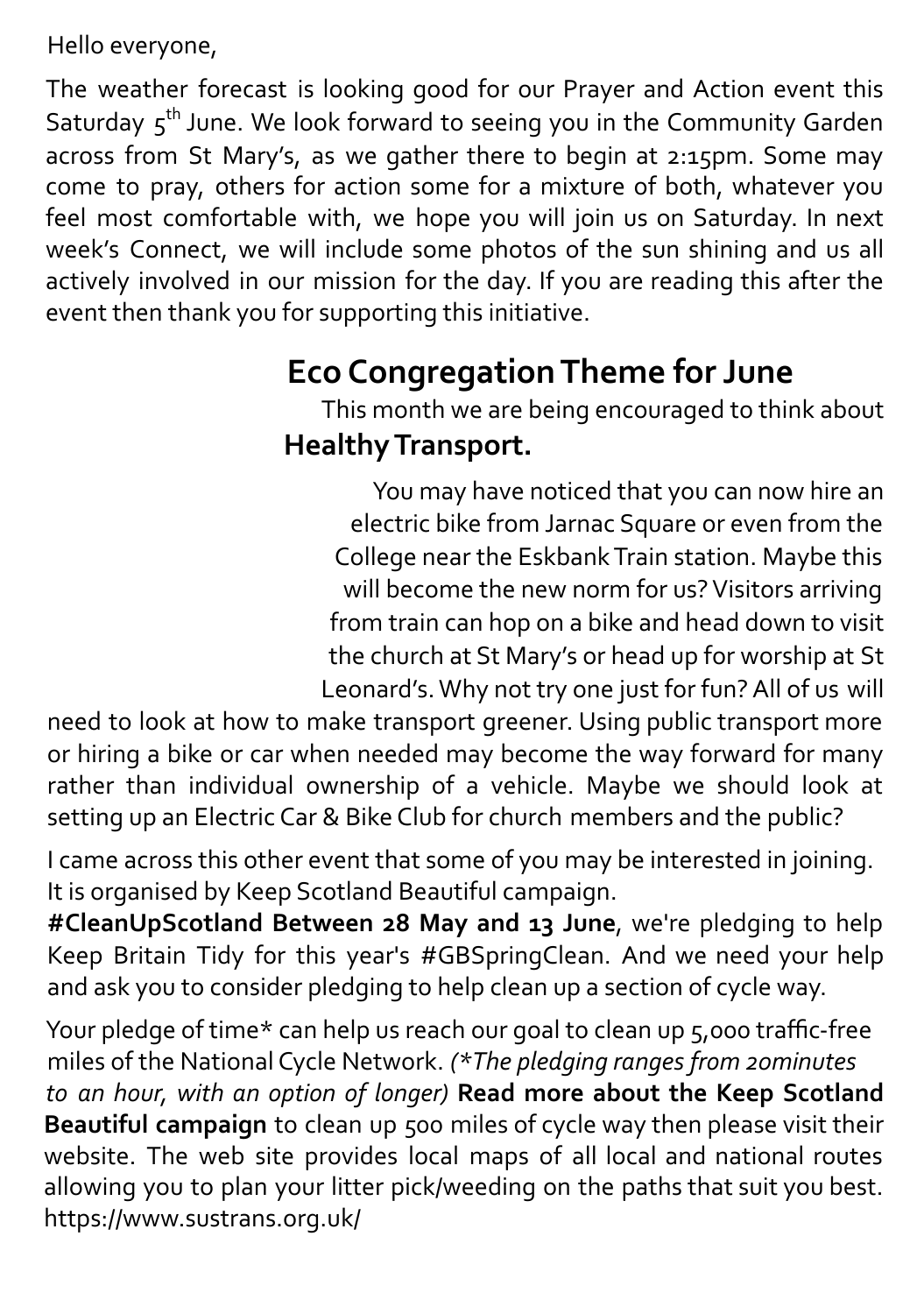Even if we are unable to join in ourselves, I find it is so uplifting to become more aware of the amount of small local environmental projects that are taking place to improve our world. It feels good to be part of a growing movement who are caring for God's creation.



A Prayer written by Iain McLarty- Trustee of Eco-Congregation Scotland.

Creator God, We thank you that you for the miracle of our bodies which let us move, walk, run, hop and jump. We thank you for gifting us with creative minds which let us create amazing machines to travel further: bicycles, wheelchairs and cars to travel on the land, boats, hovercraft and submarines to cross the sea, planes, helicopters and rockets to fly through the air. We thank you for the people they let us meet and places we see. But in the midst of these wonders of human flourishing, we acknowledge their impact on the rest of your creation. We confess that the speed and ease of modern travel have mattered more to us than the pollution and destruction it has caused, and we pray for change. We pray that you help us understand the price of travel, not by the cost at the pump, but by the cost to the planet. We pray for scientists and engineers, as they work to create cleaner and more sustainable technologies. We pray for decision makers in government and in business, especially in the time leading up to COP26, that they may have the wisdom and courage to make good choices in the difficult decisions about our transport systems. Amen

*Izzy's News*

Hello everyone,

Rain, Rain go away! Well that's how I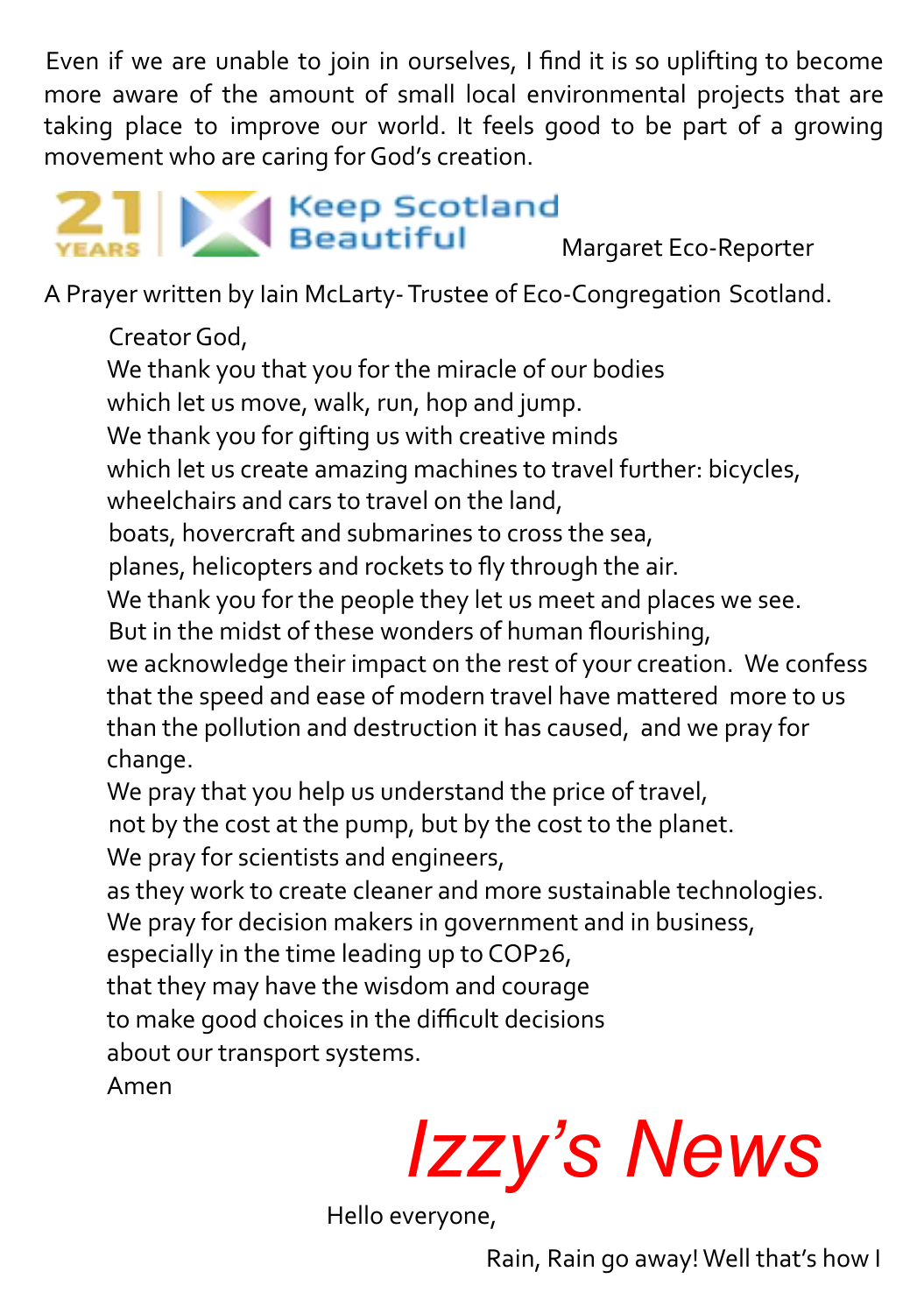started last weeks news.This week Wow what a difference. Dear God thank you for hearing our prayers and lifting our spirits with some lovely weather.

Due to the heat it has

been a lazy dog week of chilling in the back garden. Mum even bought me a nice cool outdoor bed with a shade. However, I still like feeling the warmth and comfort of the sun on my back. It feels very therapeutic after the misery of our wet May weather.

I have been pastorally assisting Jacqui and Dad as many of the Wedding couples whose plans were delayed are now excitedly

planning again for their big day. I have gone

along to a few Wedding Preparation meetings and it is lovely to meet these lovely couples and hear of their stories of how they met and who proposed to who, and where. I pray the sunshine holds for David and Caroline our first couple getting married since lockdown on Saturday and also for Jordan and Martha tying the knot with Jacqui in a few weeks time.

Dad especially has been missing meeting with people and helping them plan their big day. Trouble is, he now needs some new Wedding material for his talks. Even I am fed up of hearing about the Priest who was preparing a couple for their wedding and turned to the Bride and said that marriage is a process of love and that on the day the process of change continues. So as you enter the church just remember "Aisle, Altar, Hymn!" and the rest will workout fine. Husbands have got it a little easier, all you have to do is look lovingly at your bride and say "Yes, dear"

*With licks and barks from Izzy*

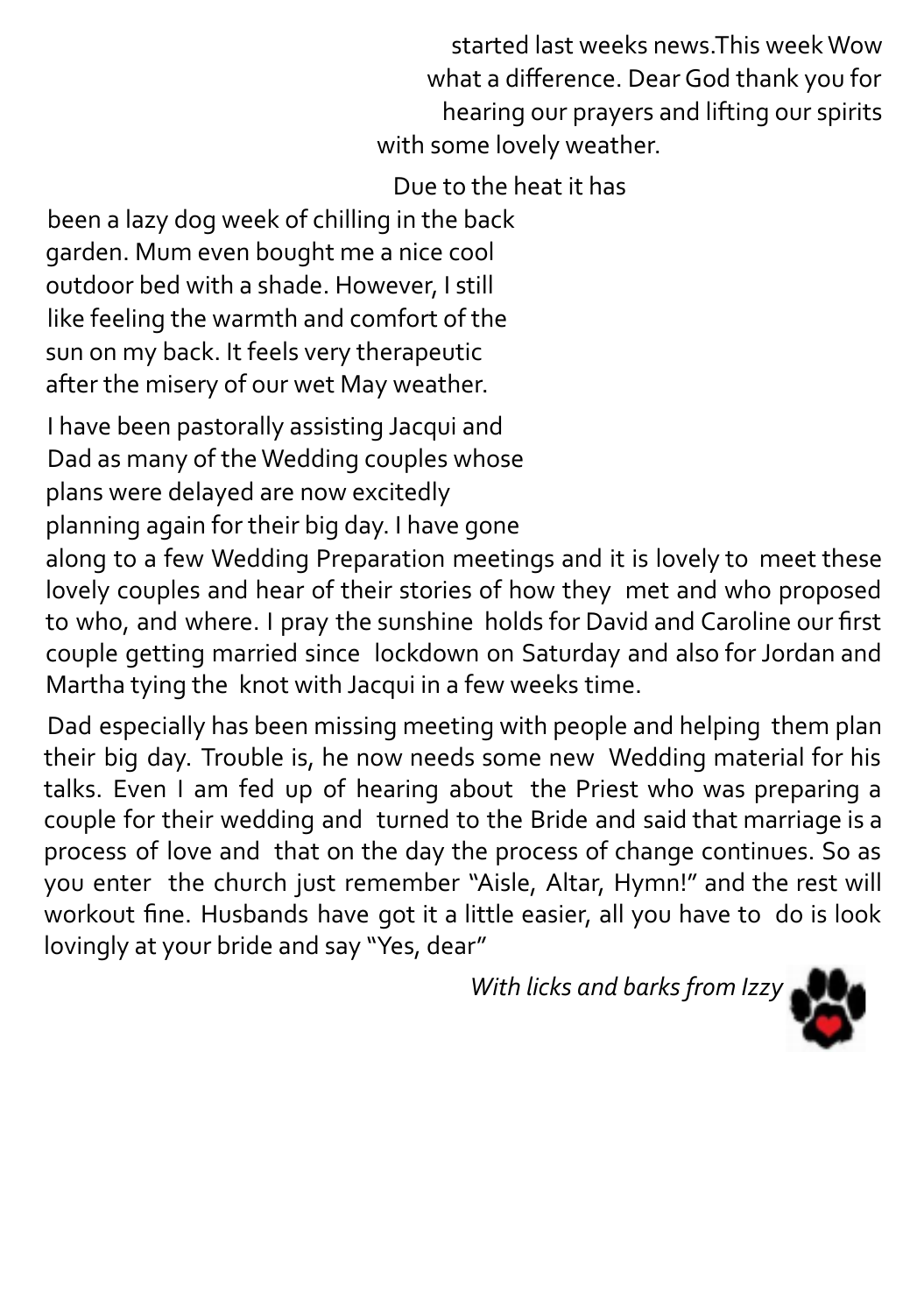| N            | C M          |         |              |   | V F E D Y O Z R S L W W   |  |               |  |     |              |          |
|--------------|--------------|---------|--------------|---|---------------------------|--|---------------|--|-----|--------------|----------|
| w            | w            | н       | C            |   | L W M A R G Q E A D U     |  |               |  |     |              |          |
| F            | А            | $\circ$ |              |   | COOOEHXVAWI               |  |               |  |     |              | F        |
| $\mathbf{J}$ | v            | R.      |              |   | R D U H H J K M T         |  |               |  | T S |              | W        |
| Q            | $\mathbf{I}$ |         |              |   | C G U T B N Z A O E X C R |  |               |  |     |              |          |
| С            | U            | N       |              |   | <b>EOZZNFPTDSI</b>        |  |               |  |     |              | G        |
| κ            | <b>I</b>     | R       | R.           |   | F D J L Y K H R M P N     |  |               |  |     |              |          |
| κ            | Q            | в       | R.           |   | SAHOUSEXG                 |  |               |  |     | $\mathsf{L}$ | $\circ$  |
| V            | A            | Y       |              |   | S D E M G U H R V B       |  |               |  |     | Е            | G        |
| Ε            | Z            | F       | $\mathbf{J}$ | н | I                         |  | K I C O I G B |  |     | <b>S</b>     | $\bf{I}$ |
| $\mathbf{J}$ | н            | в       |              |   | Z B X V A L Z F L U K W   |  |               |  |     |              |          |
| w            | Ε            |         |              |   | <b>GODJEILYPMR</b>        |  |               |  |     | I V          |          |
| N            | Q            | S       |              |   | PYTSMDVEGL                |  |               |  |     | Q T          |          |
| z            | м            | U       |              |   | U O Q N X R E A N W A D   |  |               |  |     |              |          |
| R            | N            |         |              |   | C C S H N F W Z D         |  |               |  | P E | $\mathbf{J}$ | F        |

| <b>FAMILY</b> | CROWD          | <b>CIRCLE</b> | <b>JESUS</b>     | DIVIDED        |
|---------------|----------------|---------------|------------------|----------------|
| LAW           | <b>FAT</b>     | <b>MOTHER</b> | <b>DISCIPLES</b> | <b>KINGDOM</b> |
| <b>HOUSE</b>  | <b>BROTHER</b> | <b>SEATED</b> | <b>TEACHERS</b>  | GOD            |

**<sup>u</sup> <sup>z</sup> <sup>z</sup> <sup>l</sup> <sup>e</sup> s <sup>i</sup> <sup>b</sup> lePB**



## **Sunday 6th June 2021**

#### **Pentecost 3Trinity 2 Proper 10 or just Sunday at St Leonard's 11.15**

**Join with us online for our worship this**

There are a selection of ways to join in on ZOOM using ID: 656 157 5203

#### **PHONE in dialling** ( 0131) 460 1196

Catch up or Watch Live on by joining our Facebook Group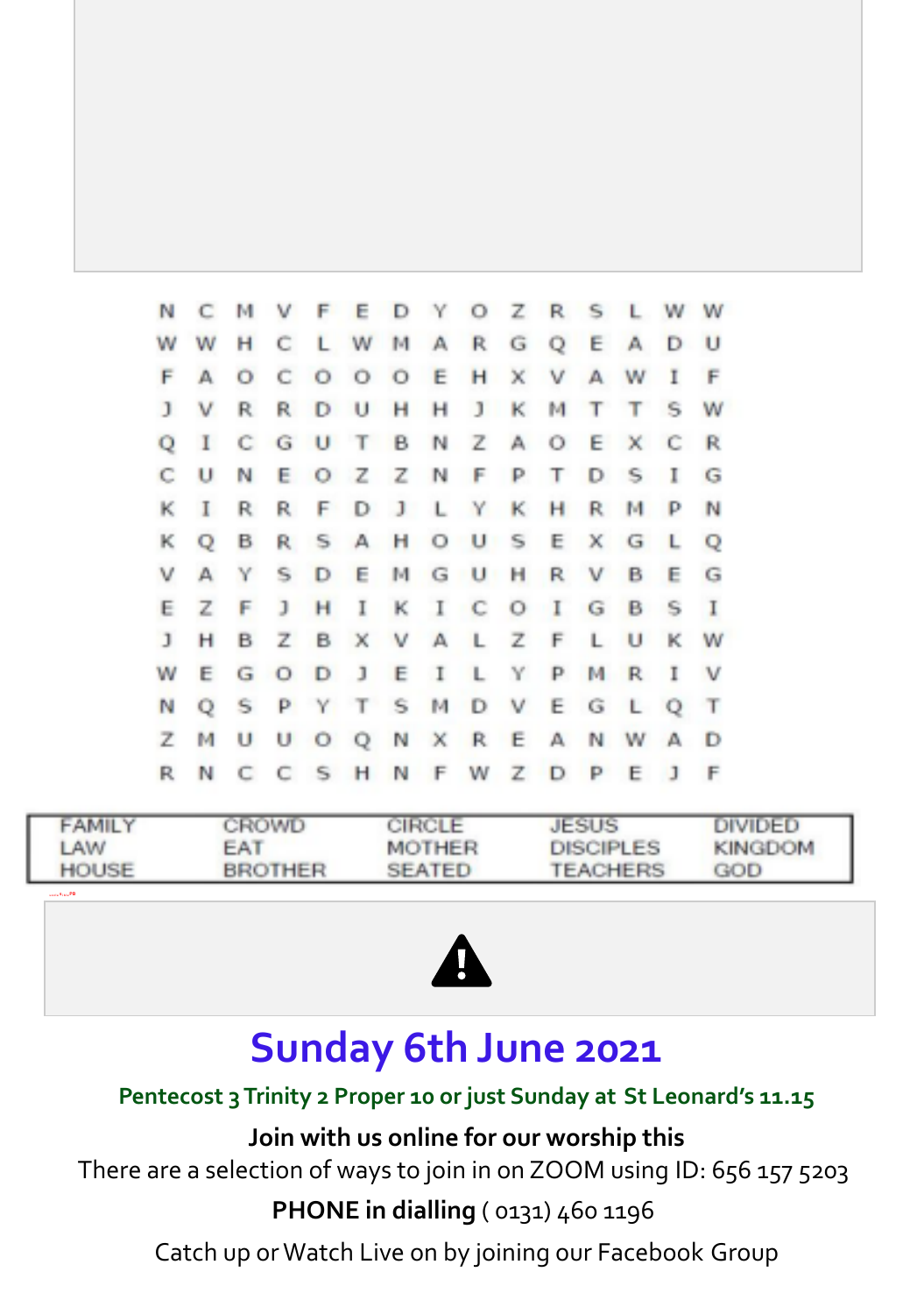Look for "St Mary's and St Leonard's Church Family"

### SituationsVacant -Readers, Intercessors, Worship Leaders

As we continue with our return to in-person worship we are on the lookout for volunteers to consider helping us in delivering our weekly worship **Reading the Scriptures, Leading Prayers of Intercession, Worship** Leaders and also Tech People for Sound and Video. Please speak to Anne

MacKay, or Peter and Fiona

Previous participants welcome and training available for new and old alike.

### Our Birthday Blessings this week go to

## **Ann Engh**

## **Online Coffee at Mary's** 10:30 am Saturday Mornings

*This event is kindly hosted by Andrew Watt To obtain your weekly Coffee invite please speak to Andrew or email andrew@andrewwatt.org.uk*

#### **Welcome** *Peter*

Grace and peace to you from God our Father and the Lord Jesus Christ **Amen**

#### **Hymn FATHER GOD, I WONDER**

how I managed to exist Without the knowledge of Your parenthood and Your loving care. But now I am Your child, I am adopted in Your family, And I can never be alone,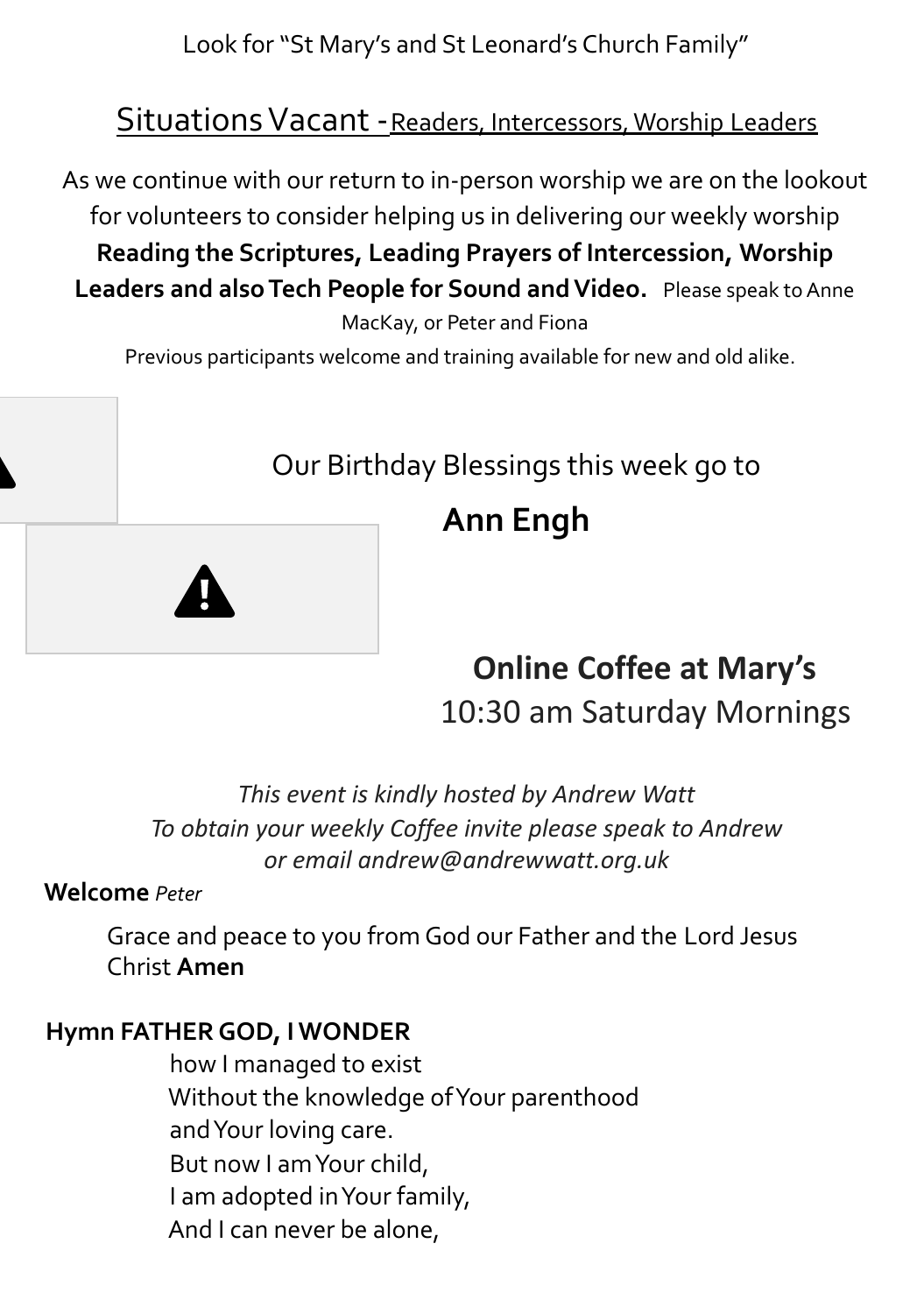'Cause Father God, You're there beside me.

I will sing Your praises, I will sing Your praises, I will sing Your praises, Forever more. I will sing Your praises, I will sing Your praises, I will sing Your praises, Forever more.

#### **Prayer of Confession** *Peter /Jacqui*

As we gather in the presence of our Holy God, let us confess our sins with penitence and faith

**Father we acknowledge that we have not loved as you would have us love. We turn to you again and ask for your mercy, forgive us and renew us through Jesus Christ our Lord**

God who is both power and love Forgive us and free us from our sins, Heal and strengthen us by his Spirit, And raises us to new life in Christ our Lord

#### **Amen**

**The Gospel** *Tom*

Hear the Gospel of our Lord according to Mark 3 v 20-35 **Glory to Christ our Saviour**

Jesus entered a house, and a crowd gathered, so that he and his disciples were not even able to eat. When his family heard about this, they went to take charge of him, for they said, "He is out of his mind." The teachers of the law who came down from Jerusalem said, "He is possessed by Beelzebul! By the prince of demons he is driving out demons." So Jesus called them over to him and began to speak to them in parables: "How can Satan drive out Satan? If a kingdom is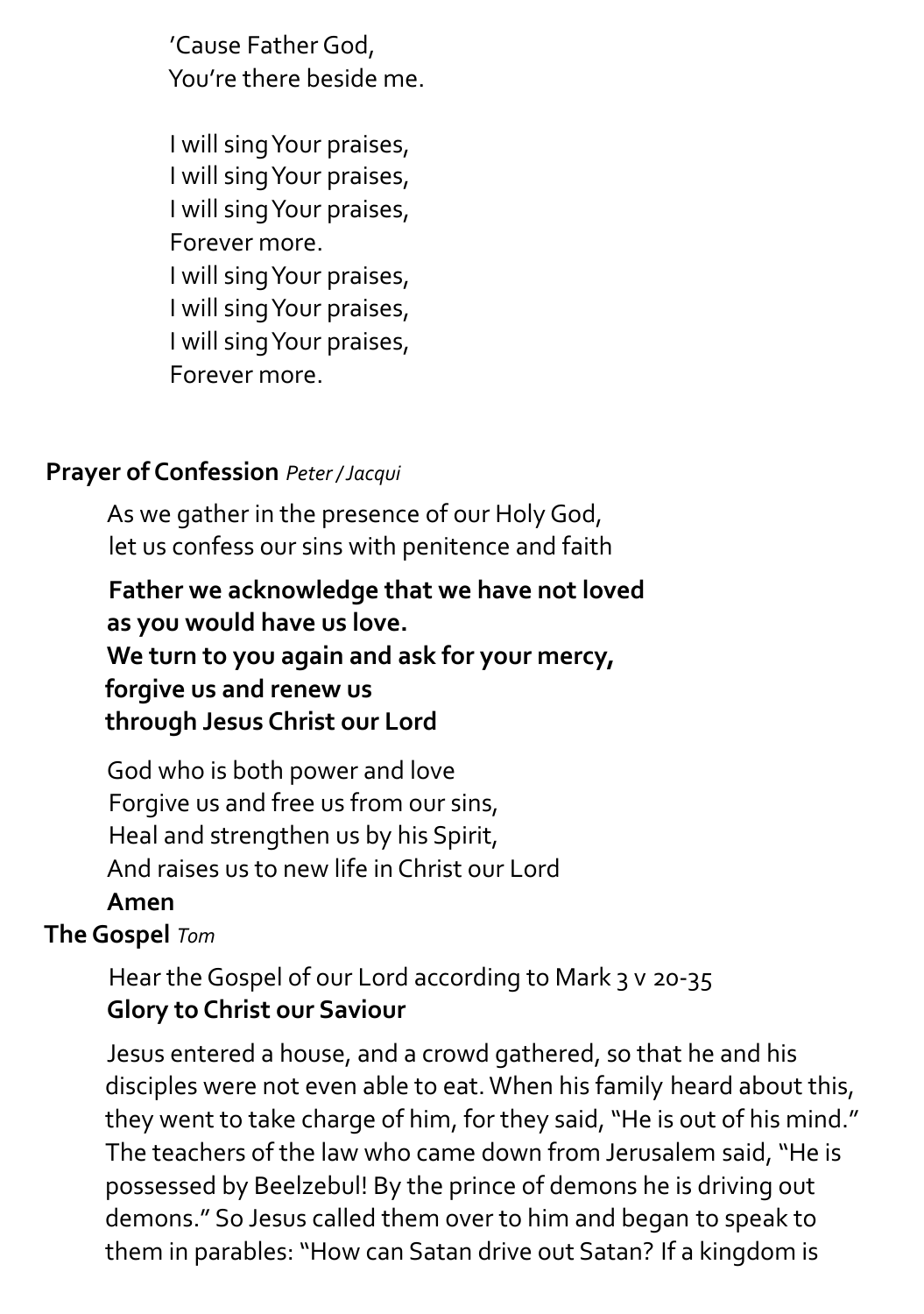divided against itself, that kingdom cannot stand. If a house is divided against itself, that house cannot stand. And if Satan opposes himself and is divided, he cannot stand; his end has come. In fact, no one can enter a strong man's house without first tying him up. Then he can plunder the strong man's house.

Truly I tell you, people can be forgiven all their sins and every slander they utter, but whoever blasphemes against the Holy Spirit will never be forgiven; they are guilty of an eternal sin." Jesus said this because they were saying, "He has an impure spirit."

Then Jesus' mother and brothers arrived. Standing outside, they sent someone in to call him. A crowd was sitting around him, and they told him, "Your mother and brothers are outside looking for you."

"Who are my mother and my brothers?" he asked.

Then he looked at those seated in a circle around him and said, "Here are my mother and my brothers! Whoever does God's will is my brother and sister and mother."

Give thanks to the Lord for His glorious Gospel **Praise to Christ our Lord**

**Reflection** *Mike*

#### **Prayers** *Peter*

**The Peace** We meet as God's family, brothers and sisters of the Lord **Let us share his peace.**

Song: **WE ARE ONE IN THE SPIRIT** , we are one in the Lord. We are one in the Spirit, we are one in the Lord We are one in the Spirit, we are one in the Lord And we pray that all unity may one day be restored

> *And they'll know we are Christians by our love, by our love They'll know we are Christians by our love*

We will work with each other. We will work side by side We will work with each other. We will work side by side And we will guard each mans dignity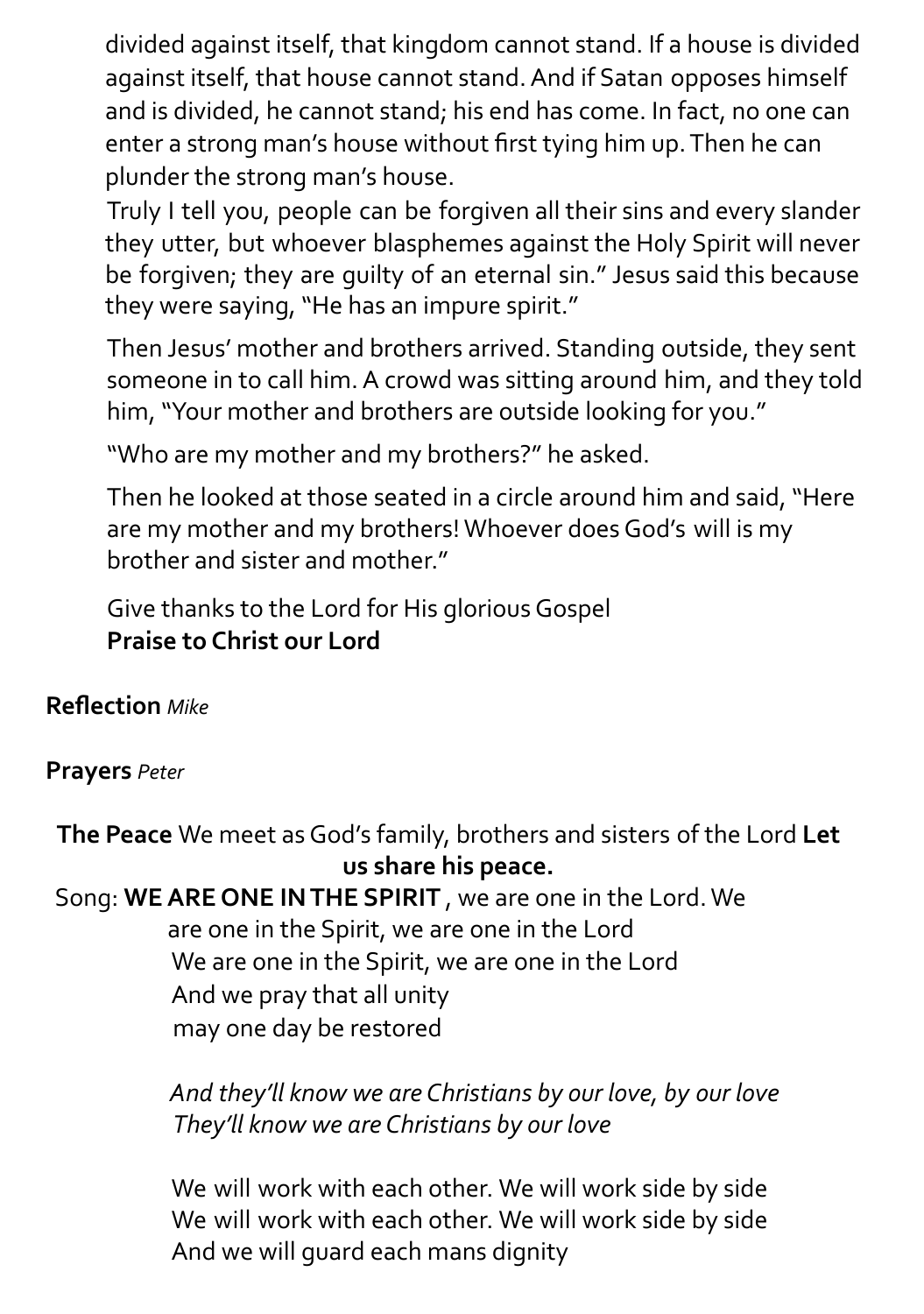And save each mans pride

#### **Eucharistic Prayer** *Jacqui*

The Lord is here. **His Spirit is with us.**

Lift up your hearts. **We lift them to the Lord.**

Let us give thanks to the Lord our God. **It is right to give thanks and praise.**

It is right to praise you, Father, Lord of all creation; in your love you made us for yourself. When we turned away you did not reject us, but came to meet us in your Son. **You embraced us as your children and welcomed us to sit and eat with you.**

At supper with his friends we remember that Jesus took bread, and gave you thanks; he broke the bread and gave it to them, saying: Take, eat; this is my body which is broken for you; do this in remembrance of me.

#### **Father we do this in remembrance of him his body is the bread of life.**

At the end of supper taking the cup of wine he gave you thanks, and said: Drink this, all of you; this is my blood of the new covenant, which is shed for you for the forgiveness of sins; do this in remembrance of me.

**Father we do this in remembrance of him his blood is shed for all.**

So by the power and presence of the Holy Spirit we worship together as one body and offer up our sacrifice of praise as we lift our voices to join the eternal song of heaven:

**Holy, holy, holy Lord, God of power and might, Heaven and earth are full of your glory. Hosanna in the highest.**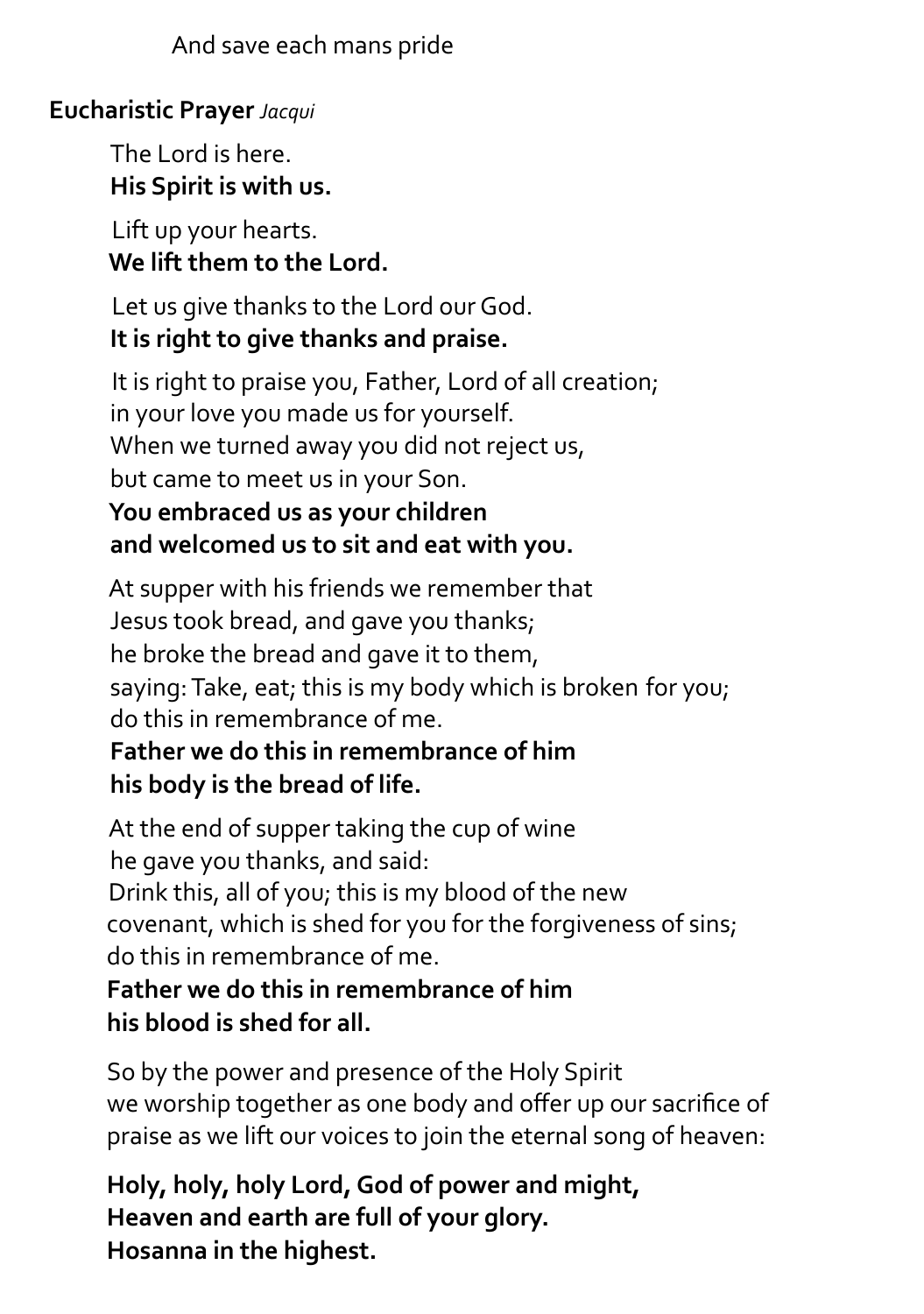#### **Blessed is he who comes in the name of the Lord Hosanna in the highest.**

Come Holy Spirit, come upon us and upon this bread and wine that as we remember and celebrate your love we commit ourselves afresh to do your will, as sisters and brothers of the Lord. **Amen.**

#### **The Lord's Prayer**

Let us pray as our Lord taught us to pray;

**Our Father in heaven hallowed be your name your kingdom come, your will be done, on earth as it is in heaven. Give us today our daily bread. Forgive us our sins as we forgive those who sin against us. Lead us not into temptation but deliver us from evil. For the kingdom, the power, and the glory are yours now and for evermore. Amen.**

#### Breaking of the Bread

We break this bread to share in the body of Christ. **Though we are many, we are one body, because we all share in one bread. Distribution of Communion**

> When directed please come forward to receive communion. Remember to remove your mask and sanitise your hands before receiving. After you have consumed the bread please replace your mask and sanitise your hands before returning to your seat. ThankYou. (Mask, Sanitise, Receive, Mask, Sanitise, Return)

#### **Prayer after Communion**

O God, we have shared in the mysteries of Christ's communion.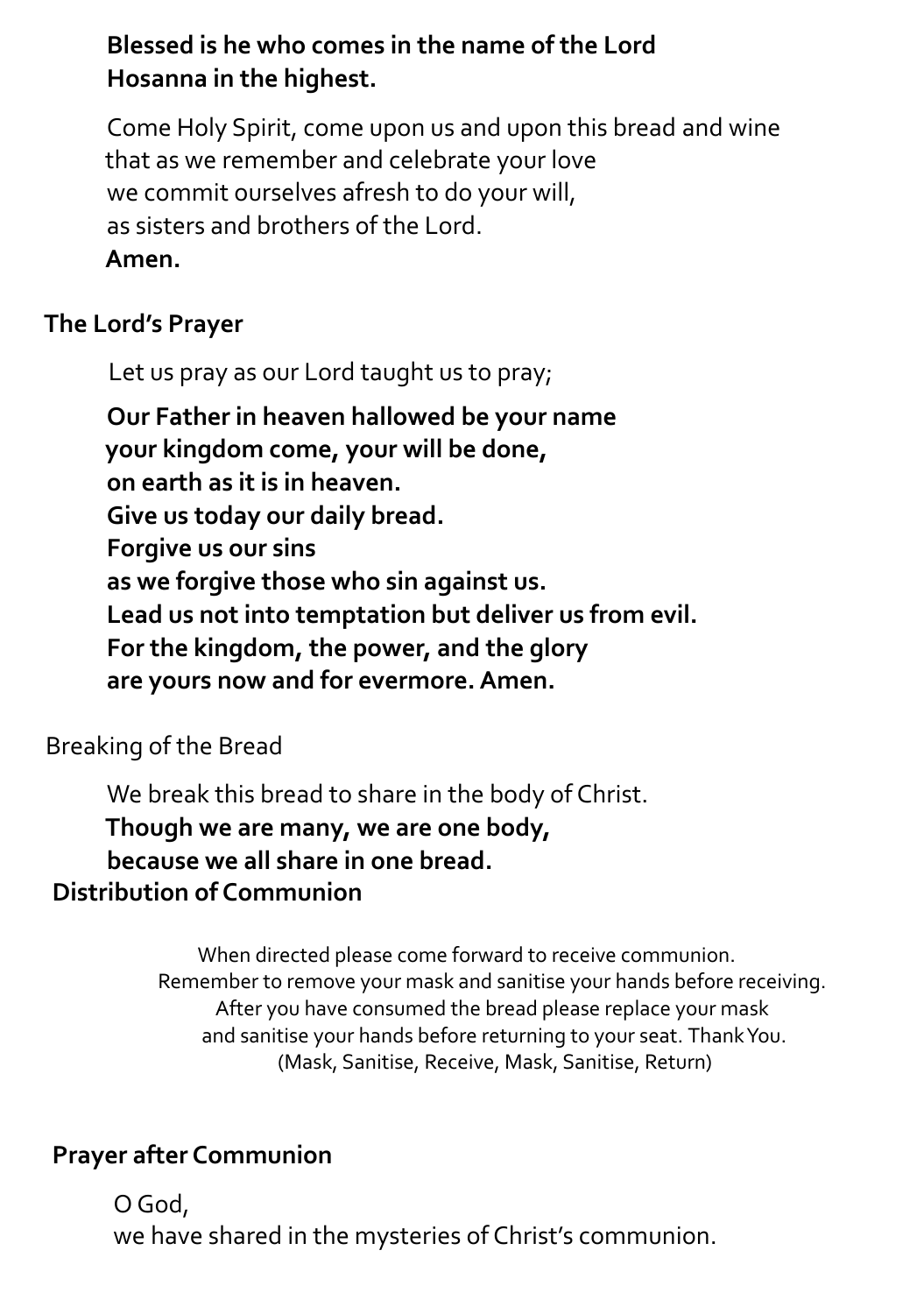Nourish us by your Spirit, that we may live the risen life and serve you faithfully in the world. We ask this in the name of Jesus Christ the Lord. Amen

#### **The Blessing**

The peace of God, which passes all understanding, keep your hearts and minds in the knowledge and love of God, and of his Son, Jesus Christ our Lord: and the blessing of God almighty, the Father, the Son and the Holy Spirit, be among you and remain with you always. **Amen**

#### **Hymn BROTHER, SISTER LET ME SERVE YOU,**

Let me be as Christ to you; Pray that I may have the grace to let you be my servant, too.

We are pilgrims on a journey, We are brothers on the road; We are here to help each other Walk the mile and bear the load. I will hold the Christlight for you In the night-time of your fear; I will hold my hand out to you, Speak the peace you long to hear.

I will weep when you are weeping, When you laugh I'll laugh with you; I will share your joy and sorrow Till we've seen this journey through.

When we sing to God in heaven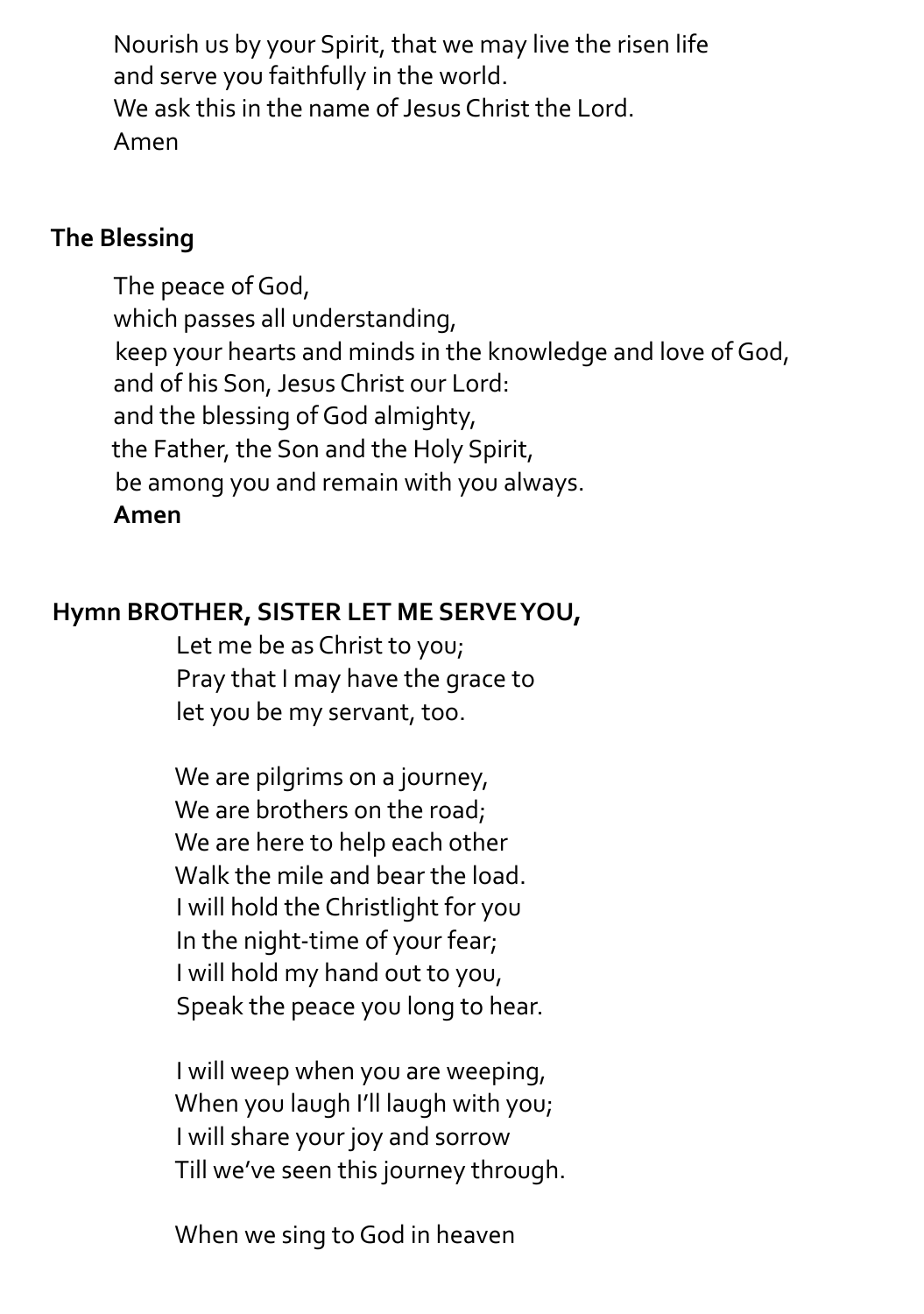We shall find such harmony, Born of all we've known together Of Christ's love and agony.

Brother, sister let me serve you, Let me be as Christ to you; Pray that I may have the grace to let you be my servant, too.

#### **The Dismissal**

Go in peace to love and serve the Lord. **In the name of Christ. Amen**

> *Please remember to leave beginning with those seated nearest the main door.You are welcome to gather outside for a short time of fellowship and remind you to keep socially distant at that time ThankYou*

*Next Week St Mary's 9.30am Please remember to book in advance if you plan to be there.*

## **St Leonard's & St Mary's**



#### **Next Sunday Worship at St Mary's 9.30am**

As we prepare for worship to resumes within the church buildings we encourage those wishing to attend next Sunday's Worship to advise us of their intention to do so. Please **phone / email** the Church Office preferably by Friday. This will help us prepare the church for your arrival.

Thank You.